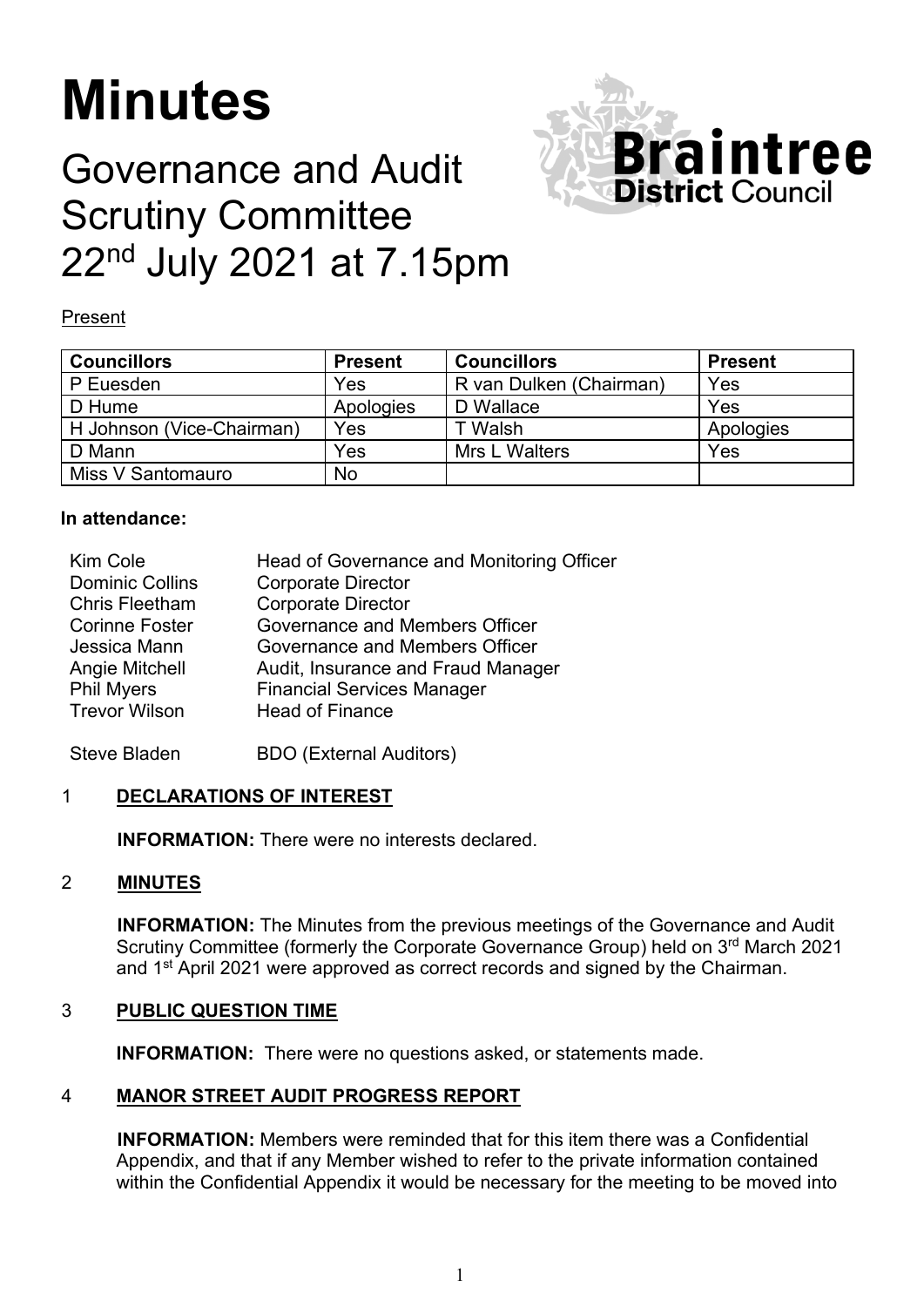Private Session for reasons set out in Paragraph 3 of Part 1 of Schedule 12(A) of the Local Government Act 1972.

**DECISION:** It was RESOLVED that that meeting would move into private session in accordance with S100(A)(4) of the Local Government Act 1972 as it was necessary to exclude the public and press from the meeting on the grounds that it would involve the disclosure of exempt information as defined in paragraph 3 of Part 1 of Schedule 12(A) of the Act.

The meeting moved into private session at 7.23pm and remained in private session until 8.12pm. During Private Session, the YouTube broadcast was suspended, the public and press were excluded from the meeting.

At the end private session, the Chairman resumed the meeting in public session and recommenced the YouTube broadcast. The Chairman thanked those viewing the webcast for their patience whilst the meeting was held in private session

**DECISION:** The Committee noted the report and resolved that the confidential appendix to the public report would remain exempt from public disclosure in accordance with Paragraph 3 of Part 1 of Schedule 12(A) of the Local Government Act 1972.

**REASON FOR DECISION:** The Public Sector Internal Audit Standards (PSIAS) requires the Internal Audit activity to report functionally to the Governance and Audit Scrutiny Committee, being the Committee charged with independent assurance on the adequacy of the risk management framework and the associated internal control environment.

# 5 **KEY FINANCIAL INDICATORS – 31st MAY 2021**

**INFORMATION:** Members considered a report on Key Financial Indicators which provided information on performance for the financial year to 31st May 2021.

The net General Fund revenue budget for the year was £15.432m. There was a small negative variance of £13,000 when compared with what had been anticipated for the position as at 31st May 2021. This slight overspend was related to the ongoing Covid-19 Pandemic.

Members were informed that the Council continued to send assessments about the financial impact of Covid to the Government on a monthly basis. The latest return was submitted on 25<sup>th</sup> June 2021 and showed an estimated impact for the year of £0.761m additional expenditure and reduced income of £0.958m. The Council continued to receive financial support from Government, with £0.686m of Emergency funding for the year and £177,000 of Contain Outbreak funding. An application will be submitted for the Council to receive compensation for reductions in sales, fees and charges income during the first three months of the financial year on certain services.

Expenditure on salaries at the end of May was lower than profiled by £75,000, after allowing for £50,000 of the Efficiency Factor (£300,000 for the year). Commercial and industrial properties was £10,000 higher than anticipated at the end of May. The property portfolio consisted of 218 leases with all properties occupied as at 31st May 2021.

Expenditure on capital projects to the end of May was £2.23m against the updated Capital Programme of £37.714m, which included estimated expenditure on: Manor Street Development of £13.047m; Enterprise Centre at Horizon 120 of £11.054m; Horizon 120 of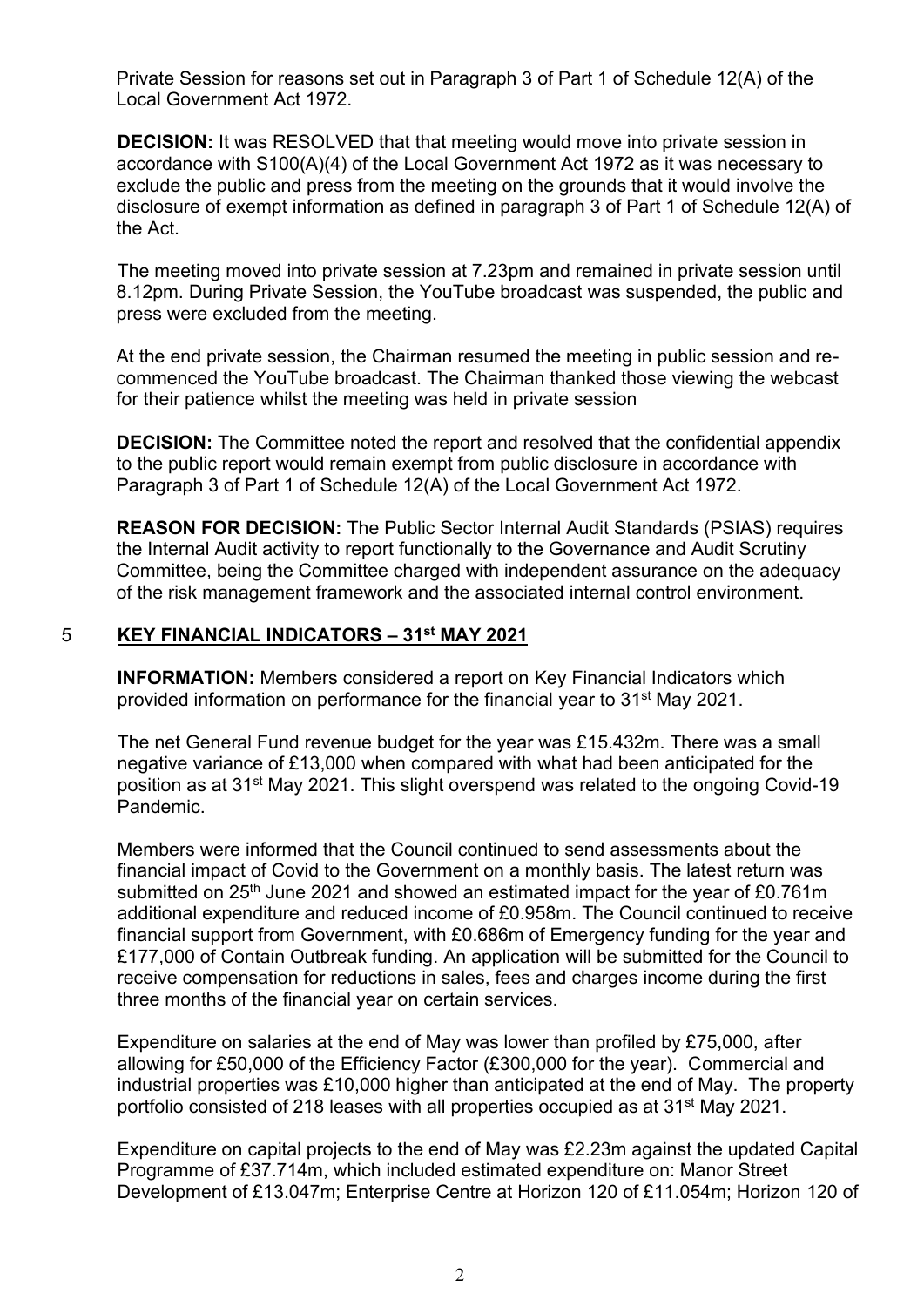£4.25m; I-Construct of £1.506m; and pedestrianisation of Braintree town centre of £0.746m. The main schemes on which expenditure was incurred are: Manor Street Development (£0.52m), Horizon 120 (£1.09m) and I-Construct (£0.222m).

Members were informed that the total Council Tax collectable debit for the year was £101.65m. The collection rate as at the end of May was 20.56% (£20.9m collected), which compared to a rate of 20.2% for the same period last year.

The total Business Rates collectable debit for the year was £29.98m. The collection rate as at the end of May was 19.41% (£5.82m collected), which compares to a rate of 16.61% for the same period last year. The amount collectable was lower than in pre-pandemic years due to the continuation of the Government's Expanded Retail and Nursery rate relief schemes. The 100% reliefs were for April to June only, after which the discount reduced to 66% for the remainder of the year.

Members were also provided with an update on the amount of Council Tax and Business Rate debt written-off and on the treasury management activities for the period ended 31 May 2021.

Following the conclusion of the report and further to a request from the Chairman, it was agreed that details around capital receipts should be included within future reports of the Key Financial Indicators.

**DECISION:** Members agreed to accept the report of the Key Financial Indicators as at 31st May 2021.

**REASON FOR DECISION:** To provide evidence that the Council adopts good practice in actively monitoring its financial performance and actively manages issues that may arise.

#### 6 **INTERNAL AUDIT UPDATE INCLUDING PROGRESS AGAINST AUDIT PLAN 2020 2021 AND 2012 2022**

**INFORMATION:** Consideration was given to a report which provided Members with an update on progress and performance against the planned work covering the Internal Audit plans. The report also provided an update on the progress of the External Quality Assessment Action Plan and the outcome of the Internal Audit Service assessment against the Local Government Application Note reflecting the Public Sector Internal Audit Standards. The report provided an update on the Regulation of Investigatory Powers Act (RIPA) and Investigatory Powers Act (IPA) applications made by Braintree District Council.

For the benefit of newly appointed Committee Members, Officers agreed to forward Members details in relation to RIPA and IPA requirements.

Progress against the Internal Audit Plan 2020/21 showed that there were nine audits with a significant assurances outcome, three with a limited assurances outcome and three with a full assurances outcome. It was confirmed that audit outcomes were not formally benchmarked against other Authorities, they reflect the findings at the time of the fieldwork and subsequent implementation of recommendations improve the position.

The Chairman recognised that progress had been made with the implementation of actions arising from the External Quality Assessment and offered his congratulations to the team for having completed 21 out of the 22 recommendations.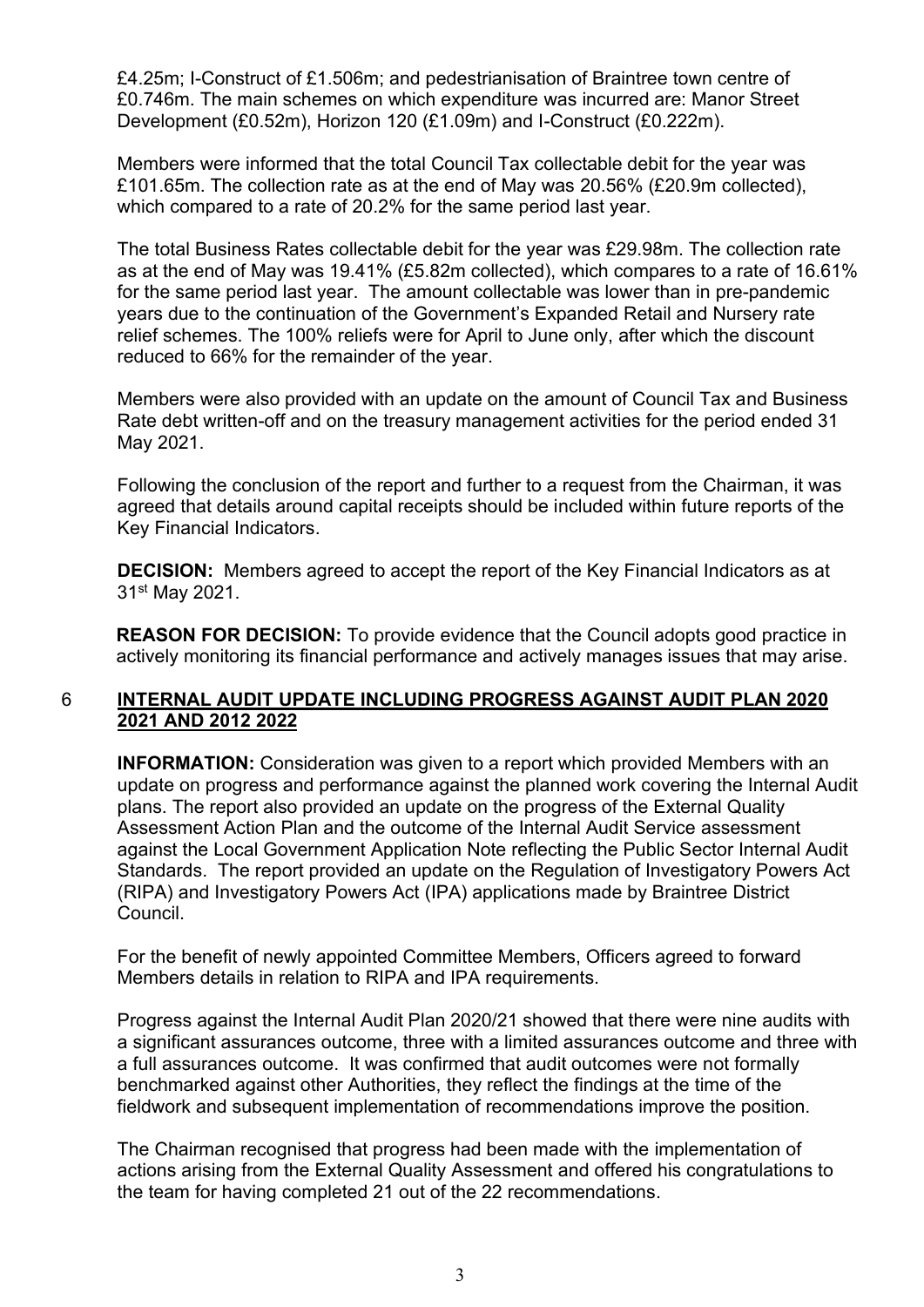It was appreciated by Members that the audit plan was continuously being reviewed. For recommendations where the agreed completion date had elapsed, Management Board would help to drive these through. Some recommendations had been delayed due to the impacts of the Covid-19 pandemic, which had led to other services being prioritised across the Council.

**DECISION:** Members noted the progress and performance against the Internal Audit Plans 2020/21 and 2021/22.

**REASON FOR DECISION:** The Public Sector Internal Audit Standards (PSIAS) requires the Internal Audit activity to report functionally to the Governance and Audit Scrutiny Committee, being the committee charged with independent assurance on the adequacy of the risk management framework and the associated internal control environment.

The report provided an update on Internal Audit activity, and progress and performance against the approved Internal Audit Plan in accordance with the Governance and Audit Scrutiny Committee role and the requirements of the PSIAS.

#### 7 **INTERNAL AUDIT ANNUAL REPORT 2020/21**

**INFORMATION:** Members gave consideration to a report that provided an opinion of the overall adequacy and effectiveness of the organisation's control framework of governance, risk management and control during the year.

The overall opinion was that the systems of our internal governance and risk management were generally adequate with some improvements required.

There were some positive results with 20 audit reviews conducted in 2020/21 that resulted in a "Full or Substantial" assurance opinion. There were some recent spot checks, in relation to the Drivers Vehicle Standards Agency, with some very positive results.

In regard to outstanding actions, it was reported that Management Board had agreed to receive regular reports on the implementation of the agreed actions in order to help ensure that these were achieved.

**DECISION:** Members accepted the Internal Audit Annual Report for 2020/21.

**REASON FOR DECISION:** To accept the Internal Audit Annual Report for 2020/21 in support of the Annual Governance Statement.

#### 8 **DRAFT INTERNAL AUDIT PLAN 2021 22**

**INFORMATION:** Prior to the consideration of the report, Members were made aware of an error in the title of the report in the Agenda. It was confirmed that the date of the Draft Audit Plan should read "2021/22" in order to reflect the current year.

Members then gave consideration to the Internal Audit Plan which had built on the previous year's work, was based on the corporate risks faced by the Council, and was linked to the Council's corporate priorities.

The purpose of the plan was to produce enough coverage of the Council's internal control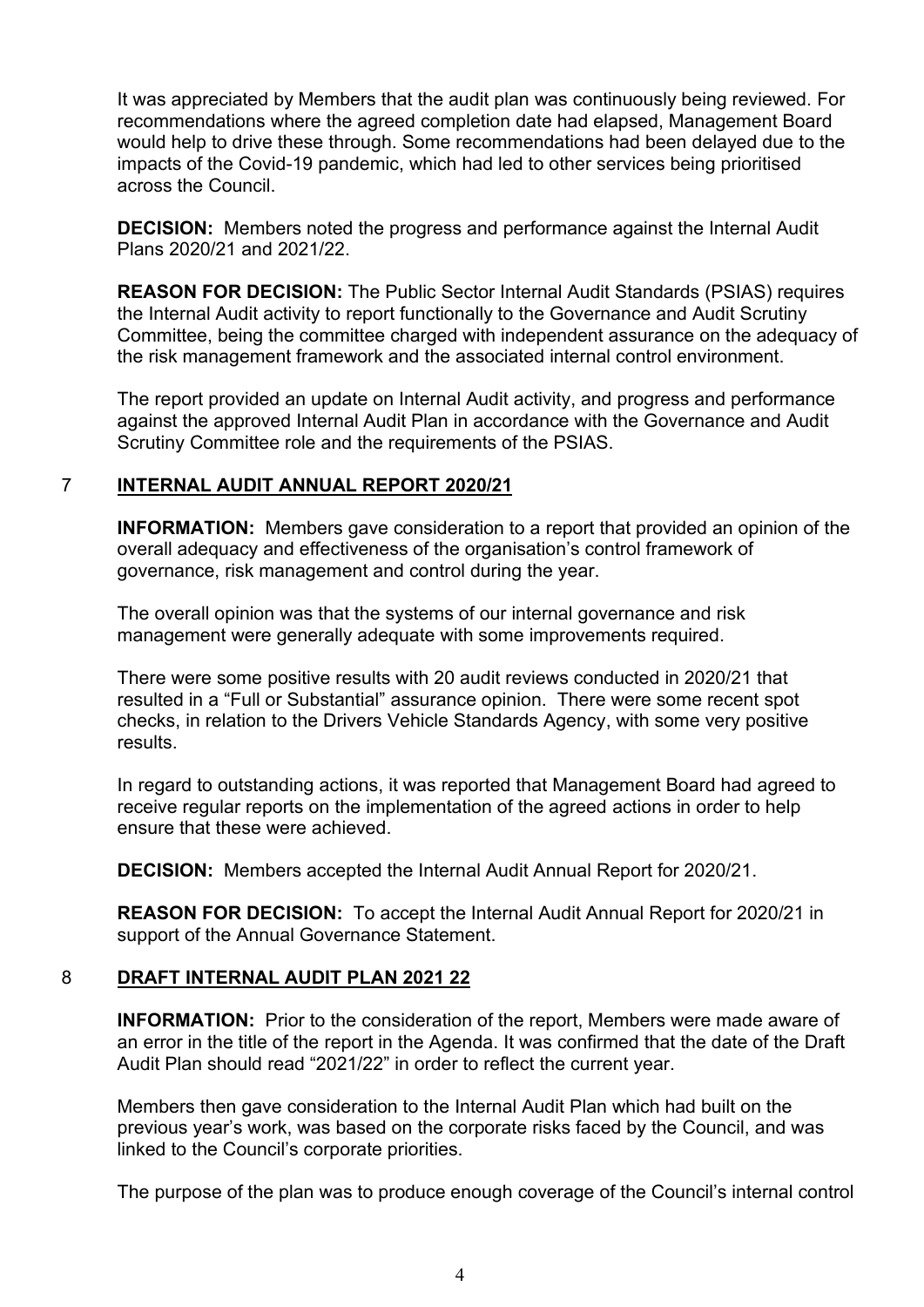risk management and governance arrangements to enable the Audit, Insurance and Fraud Manager to give their opinion at the end of the year.

**DECISION:** Members endorsed the Internal Audit Annual Report for 2020/21.

**REASON FOR DECISION:** The Public Sector Internal Audit Standards (PSIAS) requires the Internal Audit activity to report functionally to the Governance and Audit Scrutiny Committee, being the committee charged with independent assurance on the adequacy of the risk management framework and the associated internal control environment.

Members were requested to endorse the draft 2021/22 Internal Audit Plan which had been prepared in accordance with the Accounts and Audit Regulations 2015 (Section 5), requiring an effective internal audit of risk management, control and governance processes taking into account the Public Sector Internal Audit Standards and guidance.

# 9 **INTERNAL AUDIT CHARTER 2021 22**

**INFORMATION:** Members considered the Internal Audit Charter which set out the purpose, authority and responsibility of the Council's Internal Audit function including evaluating and improving the effectiveness of governance, risk management and control processes.

The PSIAS required there to be an External Quality Assessment (EQA) conducted at least once in every five years, which may be a full external assessment or a selfassessment with validation by a qualified independent assessor. The results of this assessment were to be communicated to Senior Management and the Governance and Audit Scrutiny Committee. The last assessment was undertaken in December 2017 (see report to the Governance Committee in April 2018). The next EQA will be commissioned in 2022/23.

**DECISION:** Members approved the updated Internal Audit Charter.

**REASON FOR DECISION:** To ensure that there is an Internal Audit Charter which complies with the Public Service Internal Audit Standards.

# 10 **OUTCOME OF THE HOUSING BENEFIT SUBSIDY 2019 20 CERTIFICATION WORK**

**INFORMATION:** The Certification Letter and Report on the Council's Housing Benefit Subsidy claim for 2019/20 was received by the Members. The report summarised the results of the work carried out by BDO LLP (the Council's external auditors) and contained the consequential changes required to the final Housing Benefit Subsidy Claim for 2019/20.

Members were assured that going forward, steps would be taken to ensure that the errors identified by BDO LLP would not be repeated in the future.

**DECISION:** Members received and noted the Certification Letter and Report on the Council's Housing Benefit Subsidy claim for 2019/20 that was sent to the Department for Work and Pensions by the Council's external auditors, BDO LLP.

**REASON FOR DECISION:** The report summarises the results of the work carried out by BDO LLP and contains the consequential changes required to the final Housing Benefit Subsidy Claim for 2019/20.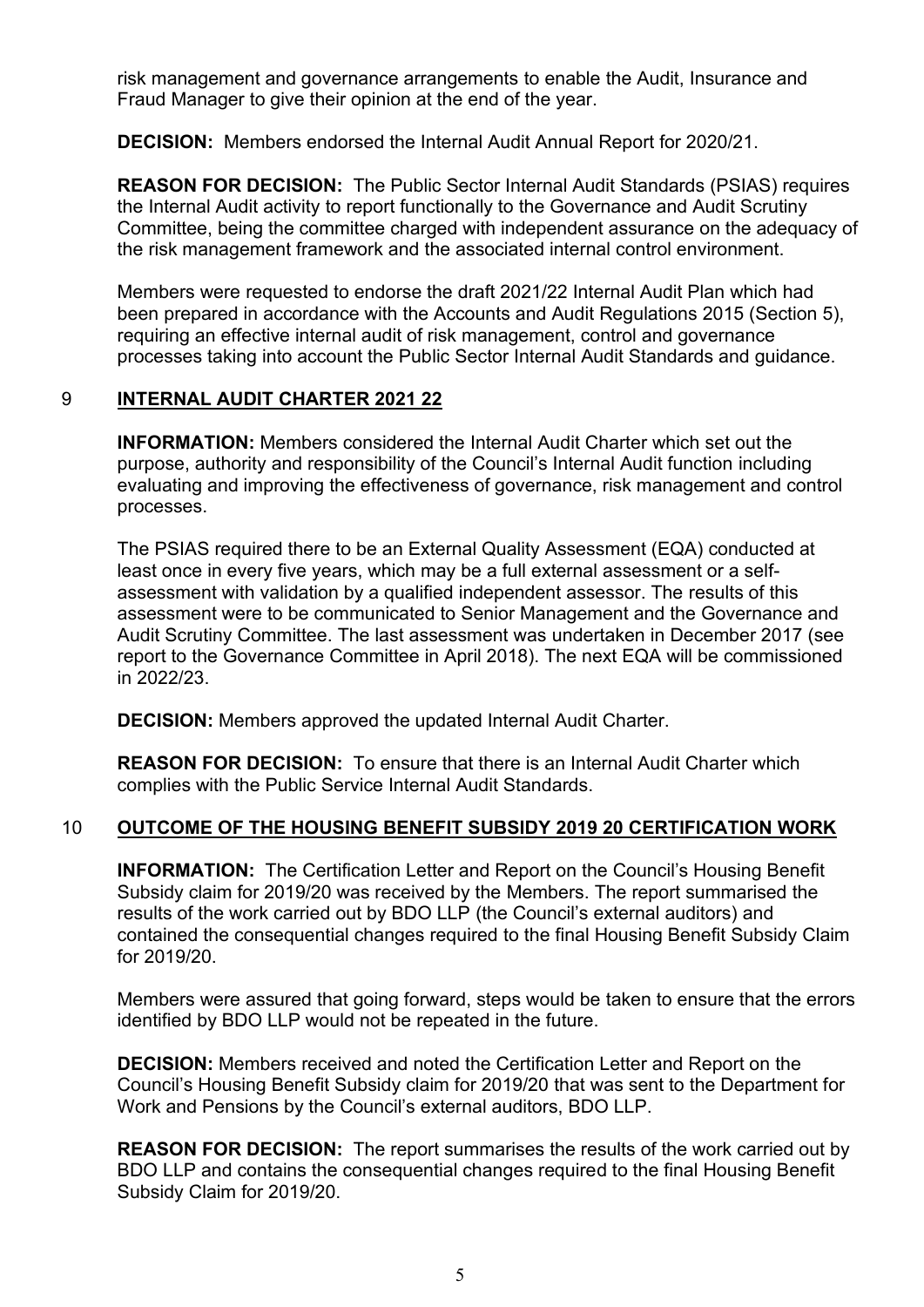#### 11 **DETAIL OF THE LATEST REVIEW AND UPDATE OF THE COUNCIL'S STRATEGIC RISK REGISTER**

**INFORMATION:** The Strategic Risk Register was formally reviewed by Members as part of the Member Development Evening Programme and Management Board, and was also updated as necessary throughout the year by Management Board. The Register gave details as to the overall strategic risk of the Authority, which included risks that could potentially prevent the Council from achieving its key objectives. This Strategic Risk Register was approved by Cabinet at the meeting held on 12<sup>th</sup> July 2021.

**DECISION:** That Governance and Audit Scrutiny Committee noted and endorsed the Strategic Risk Register and the Action Plans for managing the high rated risks.

**REASON FOR DECISION:** The Strategic Register details the risks which have potential to impact on the delivery of the Corporate Strategy over the medium-term. The Register forms one part of the Council's overall approach to risk management.

#### 12 **TREASURY MANAGEMENT ANNUAL REPORT 2020/21**

**INFORMATION:** Members gave consideration to the report which focused on the treasury management activities of the Council for the period 2020/21.

Members were informed that economic events had been dominated by the Covid pandemic which included interest rates falling to historical low levels. During the year the maximum duration for investments was maintained at 35 days.

The Council had increased its borrowing requirement by a net £11.214m from the previous year mainly due to expenditure on Horizon 120 and a capital payment towards improvements at the facility for recycling the Council's household collections. The increased borrowing requirement was met by internal borrowing which meant that the amount of cash available to the Council for investment purposes reduced by an equivalent sum by the end of the financial year.

In terms of borrowing, the Council's current debt of £6million had been retained; this was comprised of two Lender's Option, Borrower's Option loans which remain under review for any opportunities for refinancing. Members were advised of the new lending rules introduced by the Public Works Loans Board (PWLB) which now require local authorities when seeking to borrow to confirm they have no plans to acquire investment assets purely for yield in their capital plans over a 3-year period.

Investment activity increased significantly in terms of the volume of short-dated investments that were made and sold. This was mainly due to the funding that Government had provided to local authorities to passport on to businesses and other individuals as financial support during the Covid pandemic in the form of various grants.

The combination of lower dividend returns and a fall in short-term interest rates meant that, despite the higher average levels of cash managed during the year, overall investment income was lower than budget by £198,000.

**DECISION:** Members recommended submission of the Treasury Management Annual Report for 2020/21 to Full Council.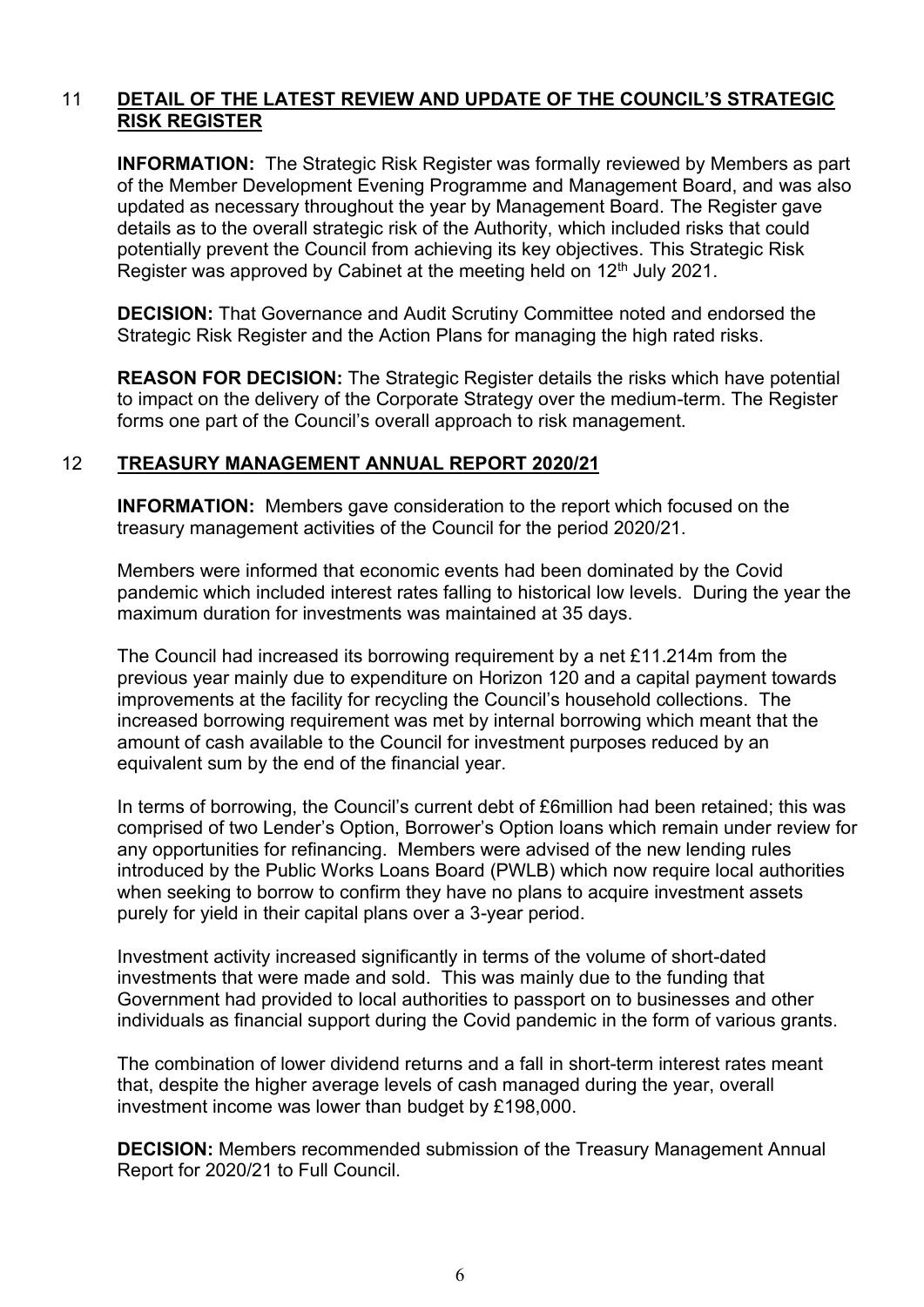**REASON FOR DECISION:** To provide the Committee opportunity to review the draft Treasury Management Annual Report for 2020/21 and, if appropriate, to recommend any changes or to provide comments before the report is considered by Full Council.

#### 13 **LOCAL CODE OF CORPORATE GOVERNANCE AND THE ANNUAL GOVERNANCE STATEMENT FOR 2020-21**

**INFORMATION:** Members gave consideration to the report on the Council's governance, risk management and internal control arrangements that had been reviewed in order to support the production of the Annual Governance Statement for 2020/21.

This report looked at the governance arrangements that were in place in the last financial year and goes up to the point of publication. It reviewed the Local Code of Corporate Governance which followed the seven principals, as devised by CIPFA/SOLACE. This process helped to ensure that the Council had effective governance, risk management and internal control processes in place to assist with accountability and delivery of objectives. Where arrangements were not in line with best practice or not working effectively, these were recorded in the Statement with action plans for improvement.

Members were informed that once BDO LLP (the Council's external auditor) had finalised the audit of the 2019/20 accounts, any other relevant information that emerged from this would be reflected in the Annual Governance Statement for 2020/21.

The Local Government and Social Care Ombudsman in 2020/21 received a total of 10 matters but no complaints were upheld by the Council. There were three matters awaiting decision.

Despite Covid, the Annual Governance Statement demonstrated that the Council's governance arrangements had remained suitable for purpose.

Members were advised that before the Annual Governance Statement could be signed by the Chief Executive and the Leader of the Council, a few adjustments would need to be incorporated within the document once the outcome of the Council's Audit 2019/20 had become evident.

Further to the report, it was agreed that should any amendments made to the Annual Governance Statement in future, the Chairman of the Governance and Audit Scrutiny Committee would be consulted on these.

**DECISION:** That the Corporate Governance Group agreed to:-

- 1. Approve the updated Local code of Corporate Governance as detailed in Appendix A of the report; and
- 2. Approve the 2020/21 Annual Governance Statement as set out at Appendix B of the report, prior to it being signed by the Chief Executive and the Leader of the Council.
- 3. Give delegated authority to the Corporate Director (Finance) to make any required amendments, in consultation with the Chairman of the Governance and Audit Scrutiny Committee, to the Annual Governance Statement prior to its submission with the Statement of Accounts.